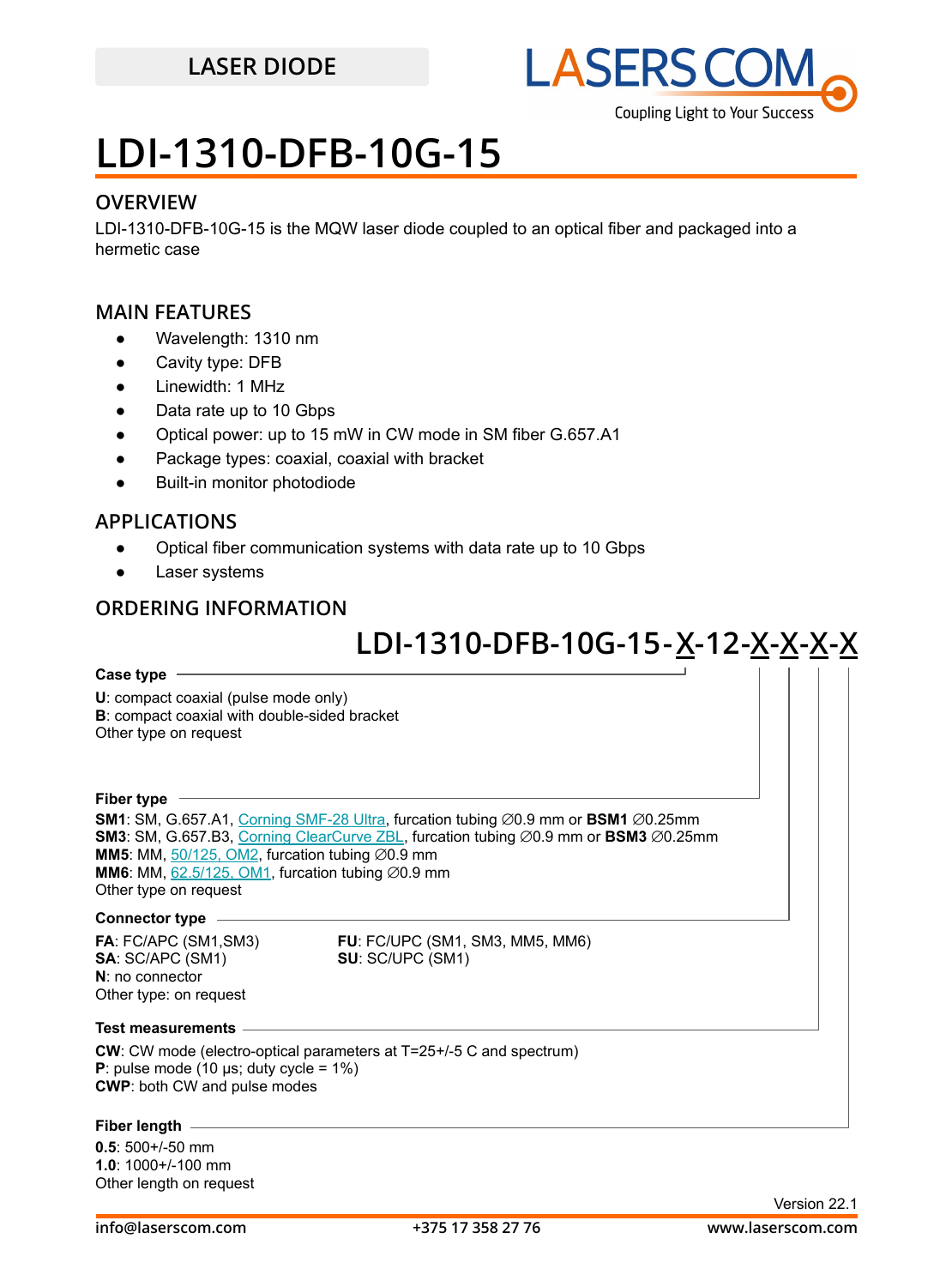

# **LDI-1310-DFB-10G-15**

## **ABSOLUTE MAXIMUM RATINGS**

| <b>Parameter</b>            |                  | Value       | Unit        | <b>Conditions</b> |
|-----------------------------|------------------|-------------|-------------|-------------------|
| Laser diode forward current | 'FL              | 105         | mA          | <b>CW</b>         |
| Laser diode reverse voltage | $V_{RL}$         | 2           | v           |                   |
| Photodiode reverse voltage  | $V_{\rm RP}$     | 20          | v           |                   |
| Photodiode forward current  | 'Fp              | 2           | mA          |                   |
| Operating temperature       | $T_{OP}$         | $-40 - +85$ | $^{\circ}C$ | Package U, B      |
| Storage temperature         | $^{\bullet}$ stg | $-40 - +85$ | $^{\circ}C$ |                   |
| Soldering temperature       | sold             | 260         | °C          | Max. 10 seconds   |

## **ELECTRICAL-OPTICAL CHARACTERISTICS (T = 25 °C)**

| <b>Parameter</b>               |                            | <b>MIN</b> | <b>TYP</b> | <b>MAX</b> | <b>Unit</b>           | <b>Conditions</b>                                 |
|--------------------------------|----------------------------|------------|------------|------------|-----------------------|---------------------------------------------------|
| Wavelength                     | λ                          | 1305       | 1310       | 1315       | nm                    | $CW$ , $P = 15$ mW                                |
| Spectral width                 | $\Delta\lambda$            |            | 0.11       |            | nm                    | CW, P = 15 mW, -20 dB, OSA                        |
| Spectral width                 | $\varDelta\lambda$         |            | 1          |            | <b>MHz</b>            | CW, P = 15 mW, delayed self-<br>heterodyne method |
| Wavelength-temperature coeff.  | $d\lambda/dT$              |            | 0.10       |            | $nm$ <sup>o</sup> $C$ |                                                   |
| Side-mode suppression ratio    | <b>SMSR</b>                | 40         | 55         |            | dB                    | $CW$ , $P = 15$ mW                                |
| Threshold current              | $I_{th}$                   |            | 7          | 10         | mA                    | <b>CW</b>                                         |
| Operating current              | $\mathsf{I}_{\mathsf{op}}$ |            | 90         | 100        | mA                    | CW, P = 15 mW, SM1                                |
| Slope efficiency               | $S_e$                      | 0.13       | 0.18       |            | W/A                   | CW, SM1                                           |
| Operating voltage              | $\rm V_{\rm op}$           |            | 1.5        | 2.0        | V                     | $CW$ , $P = 15$ mW                                |
| Tracking error                 | $E_r$                      |            | 0.4        | 0.6        | dB                    | CW, P = 3 mW; T = -40 $\div$ +80 °C               |
| Rise and fall times            | $t_{r,t_{f}}$              |            |            | 50         | ps                    | 20%-80%, package U, B                             |
| RF frequency limit             | $\mathsf{f}_{\mathsf{r}}$  |            | 18         |            | <b>GHz</b>            | $lop = 30 mA$                                     |
| Monitoring output current (PD) | ı<br>m                     | 0.5        | 0.90       | 5.00       | mA                    | CW, P = 15 mW, $V_{rd}$ = 5V                      |
| Capacitance (PD)               | $C_{t}$                    |            | 10         | 20         | pF                    | $V_{\text{rd}}$ = 1 V, f = 1 MHz                  |
| Dark current (PD)              | ı q                        |            |            | 100        | nA                    | $V_{rd}$ = 1 V                                    |

Pulse mode: pulse duration 10  $\mu$ s; duty cycle = 1%

Tracking error E<sub>r</sub> = max |10 lg [P(T)/P(25°C)]]|, I<sub>m</sub>= const, T = T<sub>min</sub>÷ T<sub>max</sub>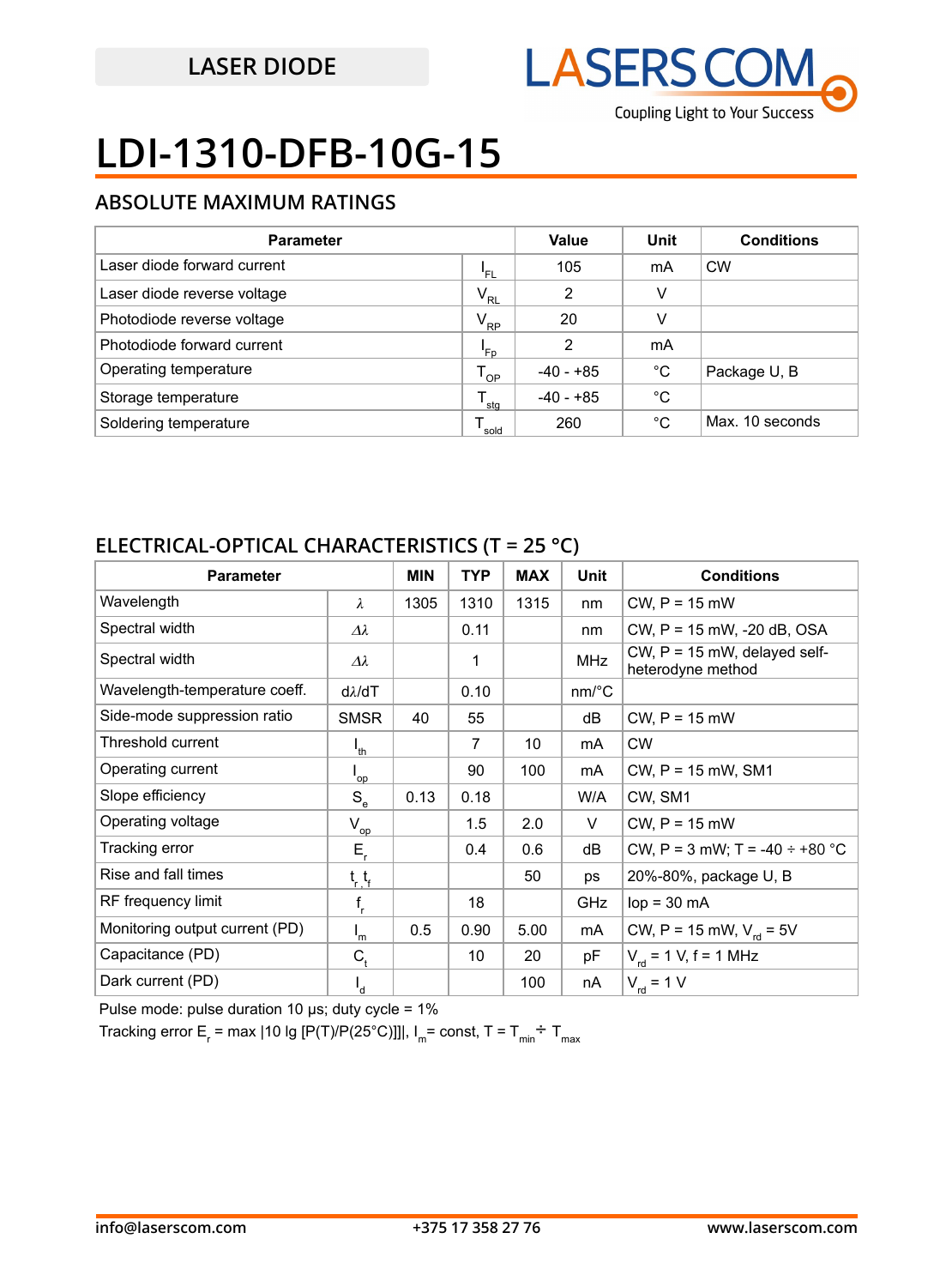

## **LDI-1310-DFB-10G-15**







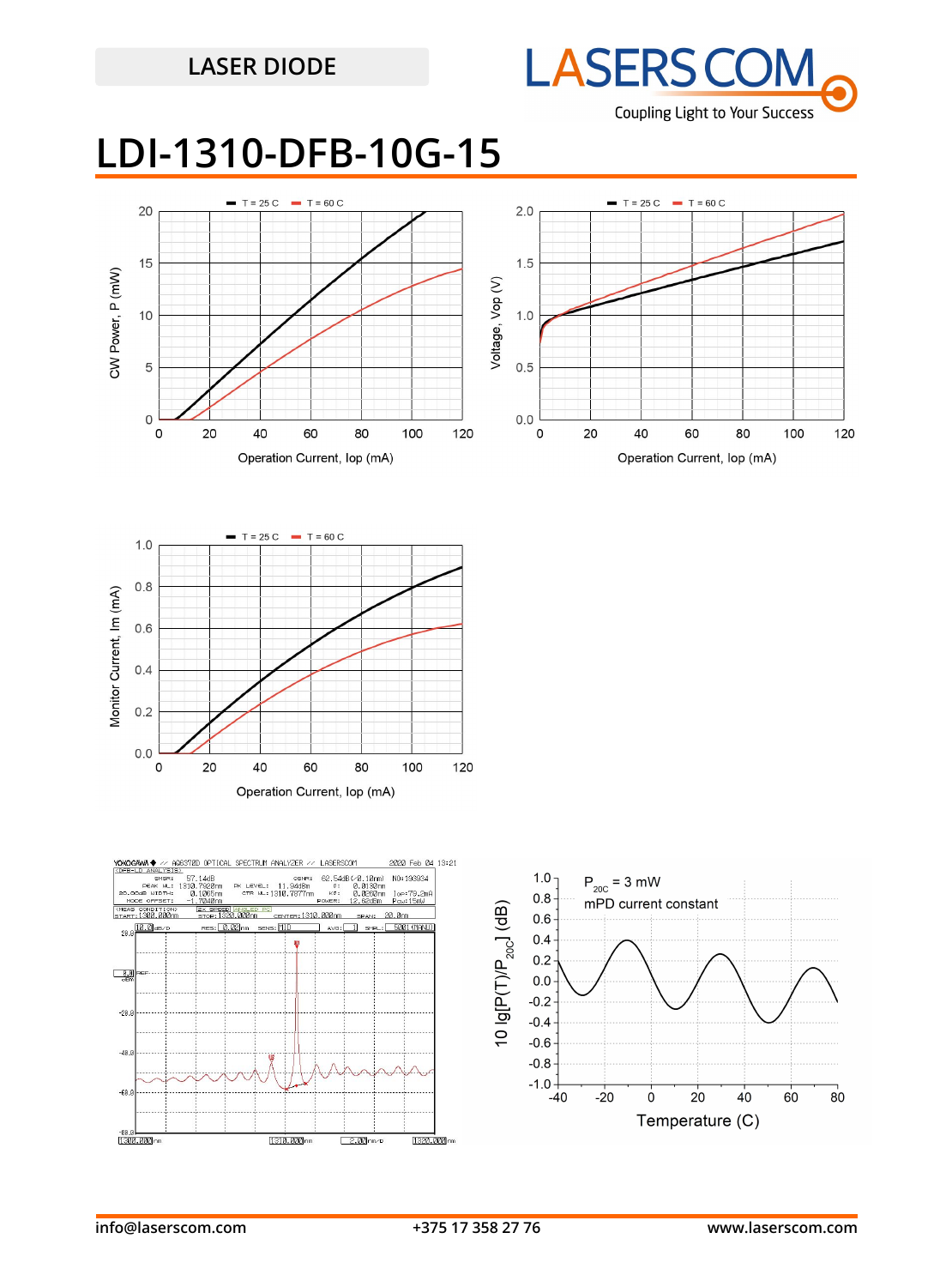

## **LDI-1310-DFB-10G-15**